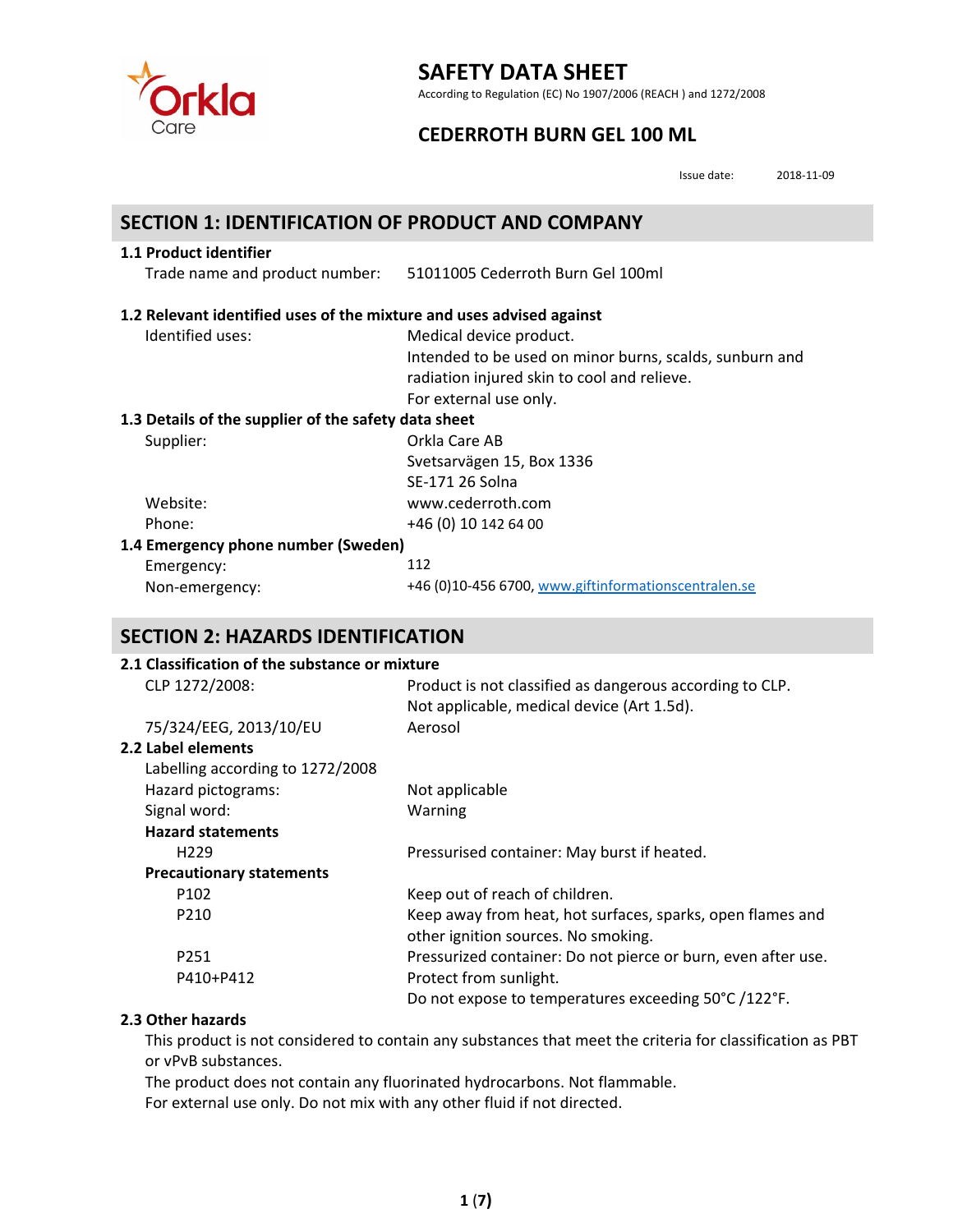

According to Regulation (EC) No 1907/2006 (REACH ) and 1272/2008

## **CEDERROTH BURN GEL 100 ML**

### **SECTION 3: COMPOSITION/INFORMATION ON INGREDIENTS**

This product is a non‐flammable aerosol.

#### **3.2 Mixtures**

| Component                | CAS no.                  | EG no. | <b>Concentration (%)</b> | <b>Hazard classification</b> |
|--------------------------|--------------------------|--------|--------------------------|------------------------------|
| The product ingredients  | $\overline{\phantom{0}}$ |        | $\overline{\phantom{0}}$ | $\overline{\phantom{0}}$     |
| are not fulfilling the   |                          |        |                          |                              |
| criteria for hazard      |                          |        |                          |                              |
| labelling and            |                          |        |                          |                              |
| concentration limits for |                          |        |                          |                              |
| declaration.             |                          |        |                          |                              |

For the Hazard statement codes, see section 2.2.

The classification is based on data from chemical supplier and http://echa.europa.eu/ (databases)

## **SECTION 4: FIRST AID MEASURES**

#### **4.1 Description of first aid measures**

| <b>General information:</b>   | In all cases of doubt, or when symptoms persist, seek medical expertise.      |
|-------------------------------|-------------------------------------------------------------------------------|
|                               | Keep person warm and calm. Never give fluids or induce vomiting if patient is |
|                               | unconscious.                                                                  |
| <b>Following ingestion:</b>   | Rinse your mouth and drink plenty of water. Do not induce vomiting. If        |
|                               | symptoms persist consult a doctor.                                            |
| <b>Following inhalation:</b>  | Fresh air.                                                                    |
| <b>Following eye contact:</b> | Rinse with (lukewarm) water for several minutes. Remove potential contact     |
|                               | lenses. Keep your eyelids open. If symptoms persist consult a doctor.         |
| <b>Following skin</b>         | If irritation occurs; wash with water and rinse skin thoroughly.              |
| contact:                      |                                                                               |
|                               | 4.2 Most important symptoms and effects, both acute and delayed               |
| Skin contact:                 | No symptoms are expected                                                      |
| Inhalation:                   | No symptoms are expected                                                      |
| Eye contact:                  | May be irritating to the eye (redness, pain, tearing)                         |

Ingestion: Ingestion may cause nausea and discomfort.

#### **4.3 Indication of any immediate attention and special treatment needed**

No information available.

## **SECTION 5: FIRE FIGHTING MEASURES**

#### **5.1 Extinguishing media**

Extinguish with media suitable for surrounding fire; powder, sand, carbon dioxide, foam or water mist.

#### **5.2 Special hazards arising from the substance or mixture**

Aerosol. Pressurized container that may burst if heated.

During fire hazardous gas may form. Avoid inhalation of smoke from fire.

#### **5.3 Advice for fire‐fighters**

Use breathing apparatus and protective clothing for firefighting.

Cool endangered product containers with water in case of fire and move from fire, if it can be done without risk.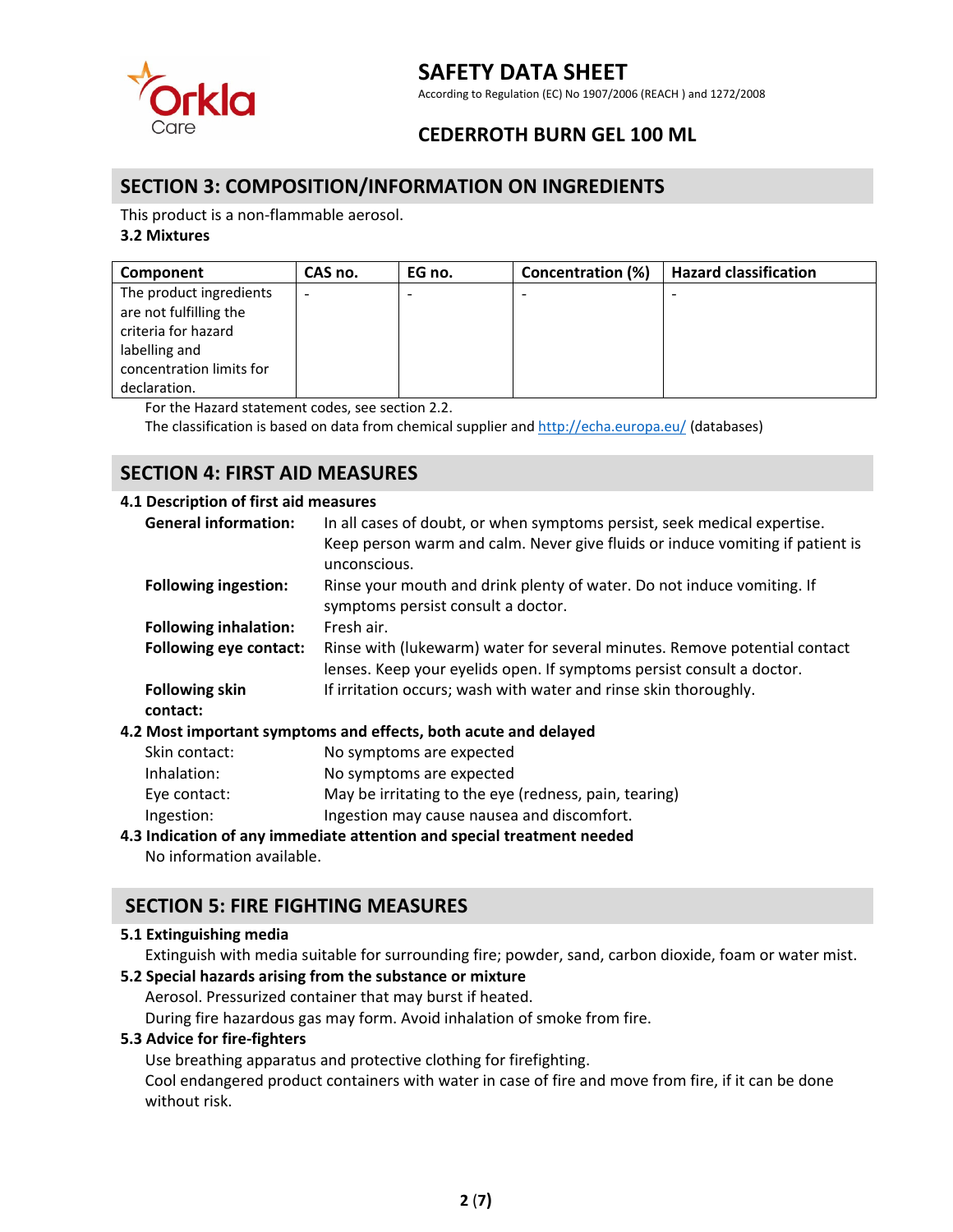

According to Regulation (EC) No 1907/2006 (REACH ) and 1272/2008

## **CEDERROTH BURN GEL 100 ML**

### **SECTION 6: ACCIDENTAL RELEASE MEASURES**

- **6.1 Personal precautions, protective equipment and emergency procedures** Avoid sparks, flames, strong heat. Do not smoke.
- **6.2 Environmental precautions** Prevent large amounts of product from flushing into surface water or sewage system.
- **6.3 Methods and material for containment and cleaning up**

Wipe up minor spills with a cloth or similar.

#### **6.4 Reference to other sections**

Refer to section 7 about handling. Refer to section 8 about personal protective equipment. Refer to section 13 for waste handling.

## **SECTION 7: HANDLING AND STORAGE**

#### **7.1 Precautions for safe handling**

Store in closed original package. Handle according to good occupational hygiene and safety practice. Do not expose to heat, hot surfaces, sparks, open flames or other ignition sources. Smoking prohibited. Avoid inhalation of vapours/aerosol.

## **7.2 Conditions for safe storage, including any incompatibilities.**  Do not store above normal room temperature (< 30°C) or in direct sunlight.

No special requirements on ventilation.

#### **7.3 Specific end use**

Not relevant.

## **SECTION 8: EXPOSURE CONTROLS/PERSONAL PROTECTION**

#### **8.1 Control parameters**

**Precautions:**

None

### **Occupational exposure limits (according to Swedish limits AFS 2015:7)**

None established.

#### **8.2 Exposure controls**

#### **General protective and hygiene measures**

Wash hands before breaks and after work. Avoid inhalation of vapors/aerosols.

Handle in accordance with good professional tradition and safety practice.

Do not eat, drink or smoke when working with the product.

**Individual protection measures, such as personal protective equipment**

Always consult a competent person/supplier when selecting personal protective equipment.

#### **Respiratory protection**

In accordance with instructions: not required. In inadequately ventilated places or in case of creation of aerosols, wear suitable respiratory equipment approved for this purpose. (P2)

#### **Eye protection**

None required for normal use.

#### **Hand protection**

None required for normal use.

#### **Body protection**

None required for normal use.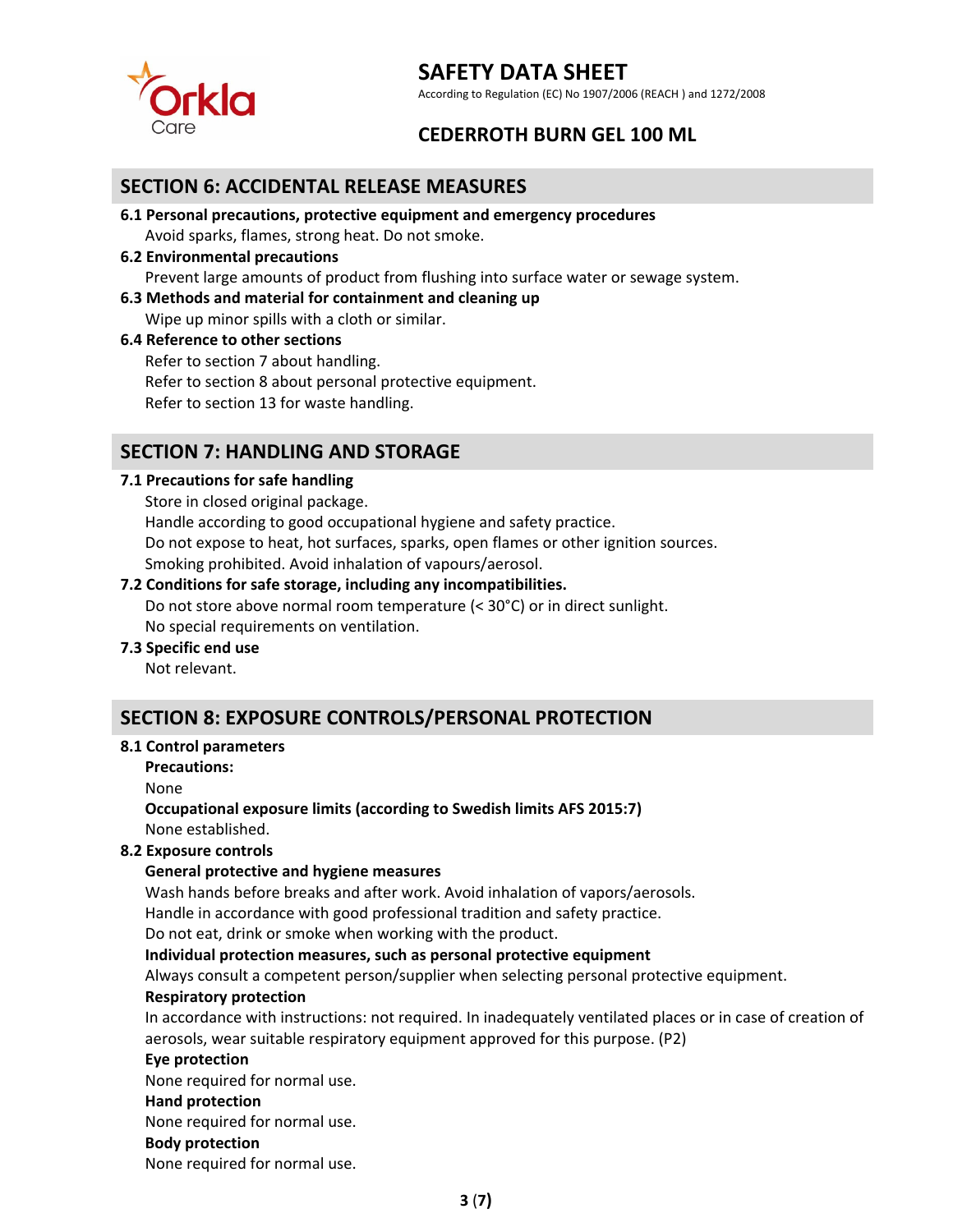

According to Regulation (EC) No 1907/2006 (REACH ) and 1272/2008

## **CEDERROTH BURN GEL 100 ML**

## **SECTION 9: PHYSICAL AND CHEMICAL PROPERTIES**

| Physical state:                   | Gel                |
|-----------------------------------|--------------------|
| Colour:                           | Clear              |
| Odour:                            | Neutral            |
| Density:                          | Not determined     |
| Odour threshold:                  | Not determined     |
| pH-value (concentrate):           | Not determined     |
| Melting/freezing point (°C):      | Not determined     |
| Boiling point (°C):               | $^{\sim}100$       |
| Flash point (°C):                 | > 65               |
| Evaporation rate (°C):            | Not flammable      |
| Flammability (solid, gas):        | Not determined     |
| Upper/lower flammability or       | Not determined     |
| explosive limits:                 |                    |
| Vapour pressure (20°C):           | Not determined     |
| Vapour density (air = $1$ ):      | Not determined     |
| Relative density:                 | Not determined     |
| Solubility in water:              | Soluble            |
| Partition coefficient, n-octanol/ | Not determined     |
| water:                            |                    |
| Auto-ignition temperature (°C):   | Not determined     |
| Decomposition temperature (°C):   | Not determined     |
| Viscosity (°C)                    | 30 000 - 60 000 cP |
| Explosive properties:             | Not determined     |
| Oxidising properties:             | Not determined     |
|                                   |                    |

#### **9.2 Other information**

No further information

### **SECTION 10: STABILITY AND REACTIVITY**

# **10.3 Possibility of hazardous reactions 10.4 Conditions to avoid** Direct sunlight. Open fire. **10.5 Incompatible materials** No known. **10.6 Hazardous decomposition products**

**10.1 Reactivity 10.1 Reactivity 10.1 Reactivity The product is stable for recommended handling and use. 10.2 Chemical stability** The product is stable when stored and handled as recommended. No known hazardous reactions

No known.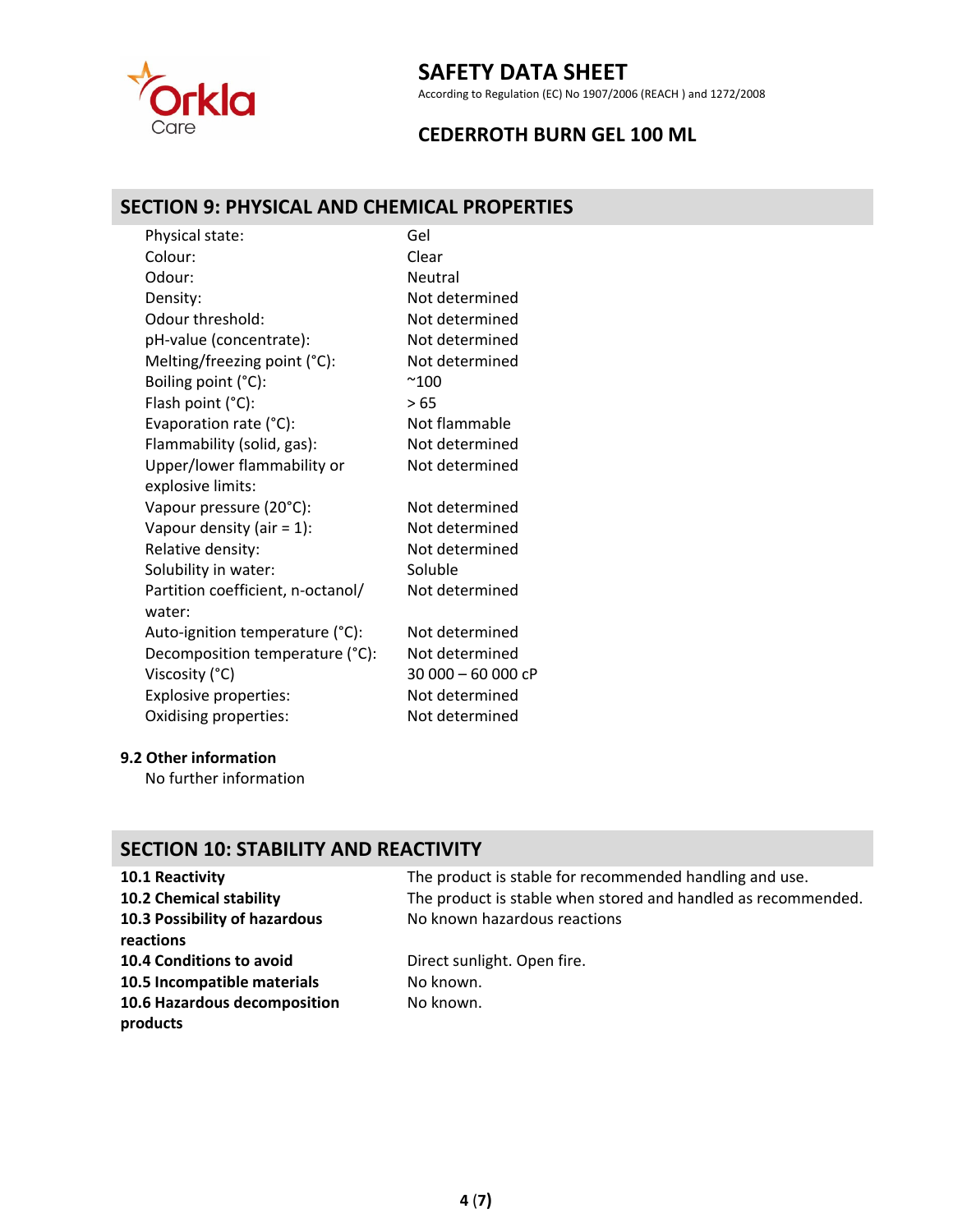

According to Regulation (EC) No 1907/2006 (REACH ) and 1272/2008

## **CEDERROTH BURN GEL 100 ML**

### **SECTION 11: TOXICOLOGICAL INFORMATION**

#### **11.1 Information on toxicological effects**

|             | Also refer to section 4. (Most important symptoms and effects, both acute and delayed) |
|-------------|----------------------------------------------------------------------------------------|
| Inhalation: | Not irritating.                                                                        |

| <b>Skin contact:</b>                  | Not irritating.                                                                |
|---------------------------------------|--------------------------------------------------------------------------------|
| Eye contact:                          | May be irritating.                                                             |
| Ingestion:                            | Ingestion may cause discomfort.                                                |
| Toxicology data:                      | Information/data about this preparation is not available.                      |
| <b>STOT-single exposure -repeated</b> | None.                                                                          |
| exposure:                             |                                                                                |
| <b>Routes of exposure:</b>            | Inhalation, eyes and skin, ingestion.                                          |
| Allergic potential:                   | This product is not classified as allergenic by inhalation or skin<br>contact. |
| Carcinogenicity, mutagenicity and     | The product is not classified as carcinogen, mutagen and toxic for             |
| toxicity for reproduction:            | reproduction.                                                                  |
| <b>Aspiration hazard:</b>             | No aspiration hazard expected.                                                 |
| <b>Other information:</b>             |                                                                                |

## **SECTION 12: ECOLOGICAL INFORMATION**

The product is not classified as hazardous to the environment.

Do not flush into surface water or sanitary sewer system

| 12.1 Toxicity                      | No toxicological data available for this product.               |
|------------------------------------|-----------------------------------------------------------------|
| 12.2 Persistence and degradability | No information available.                                       |
| 12.3 Bioaccumulative potential     | Not expected to bioaccumulate.                                  |
| 12.4 Mobility in soil              | No information available.                                       |
| 12.5 Results of PBT- and vPvB-     | This product is not considered to contain any substances that   |
| assessment                         | meet the criteria for classification as PBT or vPvB substances. |
| 12.6 Other adverse effects         | No known.                                                       |

## **SECTION 13: DISPOSAL CONSIDERATIONS**

| 13.1 Waste treatment methods |                                                               |
|------------------------------|---------------------------------------------------------------|
| Waste treatment:             | Product is not classified as hazardous waste (according to    |
|                              | Swedish Waste Ordinance (Avfallsförordningen SFS 2011:927)).  |
|                              | Consult local authority for disposal of waste.                |
| Package:                     | Pressure vessel; The package may not be exposed to heat or    |
|                              | disposed of in household waste.                               |
|                              | Well-emptied and cleaned packaging can be left for recycling. |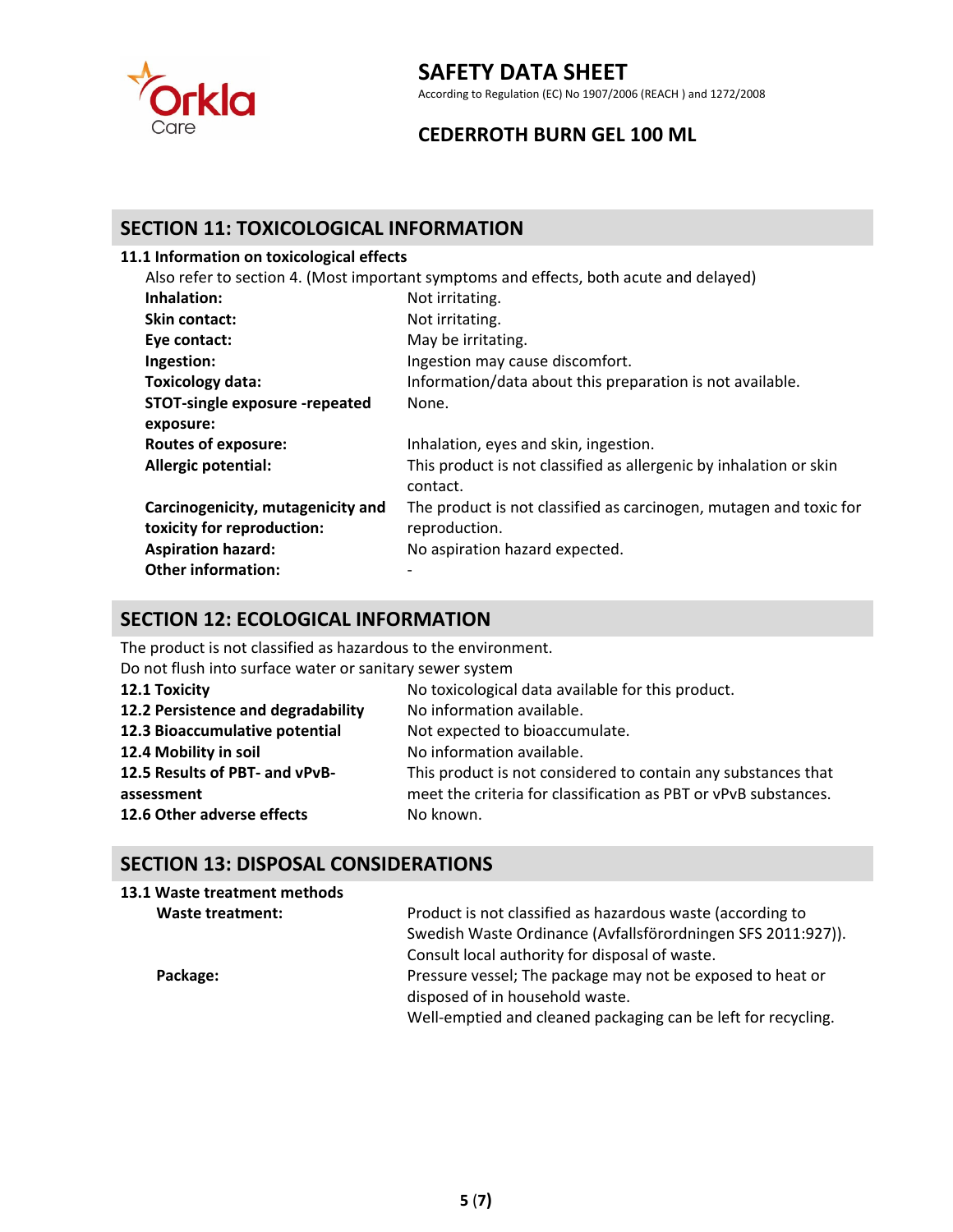

According to Regulation (EC) No 1907/2006 (REACH ) and 1272/2008

## **CEDERROTH BURN GEL 100 ML**

### **SECTION 14: TRANSPORT INFORMATION**

Classified as dangerous goods according to transport regulations (ADR/RID, DGR and IMDG‐code).

| 1950                                                          |
|---------------------------------------------------------------|
| <b>AEROSOLS</b>                                               |
| 2, (label 2,2)                                                |
| Not applicable                                                |
| Marine pollutant: No                                          |
| Tunnel restrictions, tunnel category: E                       |
|                                                               |
| Not applicable                                                |
| LQ. 1L                                                        |
| The product contains less than 1 litre.                       |
| Limited quantity (LQ) is therefore recommended for transport. |
|                                                               |

### **SECTION 15: REGULATORY INFORMATION**

**15.1 Safety, health and environmental regulations/legislation specific for the substance or mixture** The product is classified as a medical device, class II a, according to MDD 93/42/EEC. Classifications according to CLP (EC) No 1272/2008 – not relevant, medical device. (Art. 1.5d) REACH (EC) No 1907/2006,

## **15.2 Chemical safety assessment**

Not performed.

### **SECTION 16: OTHER INFORMATION**

#### **16a. Information regarding this document**

This Safety Data Sheet is issued in accordance with the REACH-regulation 1907/2006/EG and EG 830/2015.

#### **Revision history**

Earlier versions; ‐

Translation from Swedish version, dated 2018‐11‐09

#### **16b. Abbreviations and acronyms**

| ADR/RID                    | European Agreement concerning the International Carriage of      |
|----------------------------|------------------------------------------------------------------|
|                            | Dangerous Goods by Road                                          |
| CAS no.                    | Chemical Abstracts Service number                                |
| <b>CLP</b>                 | Classification, Labelling and Packaging                          |
| <b>DGR</b>                 | Dangerous Goods Regulation                                       |
| EG no.                     | Substance number in Einecs, Elincs or in No-Longer polymers list |
| <b>IMDG</b>                | International Maritime Dangerous Goods Code                      |
| LQ                         | <b>Limited Quantity</b>                                          |
| <b>MDD</b>                 | <b>Medical Device Directive</b>                                  |
| REACH                      | Registration, Evaluation, Authorisation and restriction of       |
|                            | Chemicals                                                        |
| P <sub>2</sub>             | Classification of breathing mask                                 |
| PBT-substance              | Persistent, Bio accumulative and Toxic substances                |
| Tunnel restriction code: E | Passage forbidden through tunnels of category E                  |
| vPvB-substance             | Very persistent and Very Bio accumulative substances             |